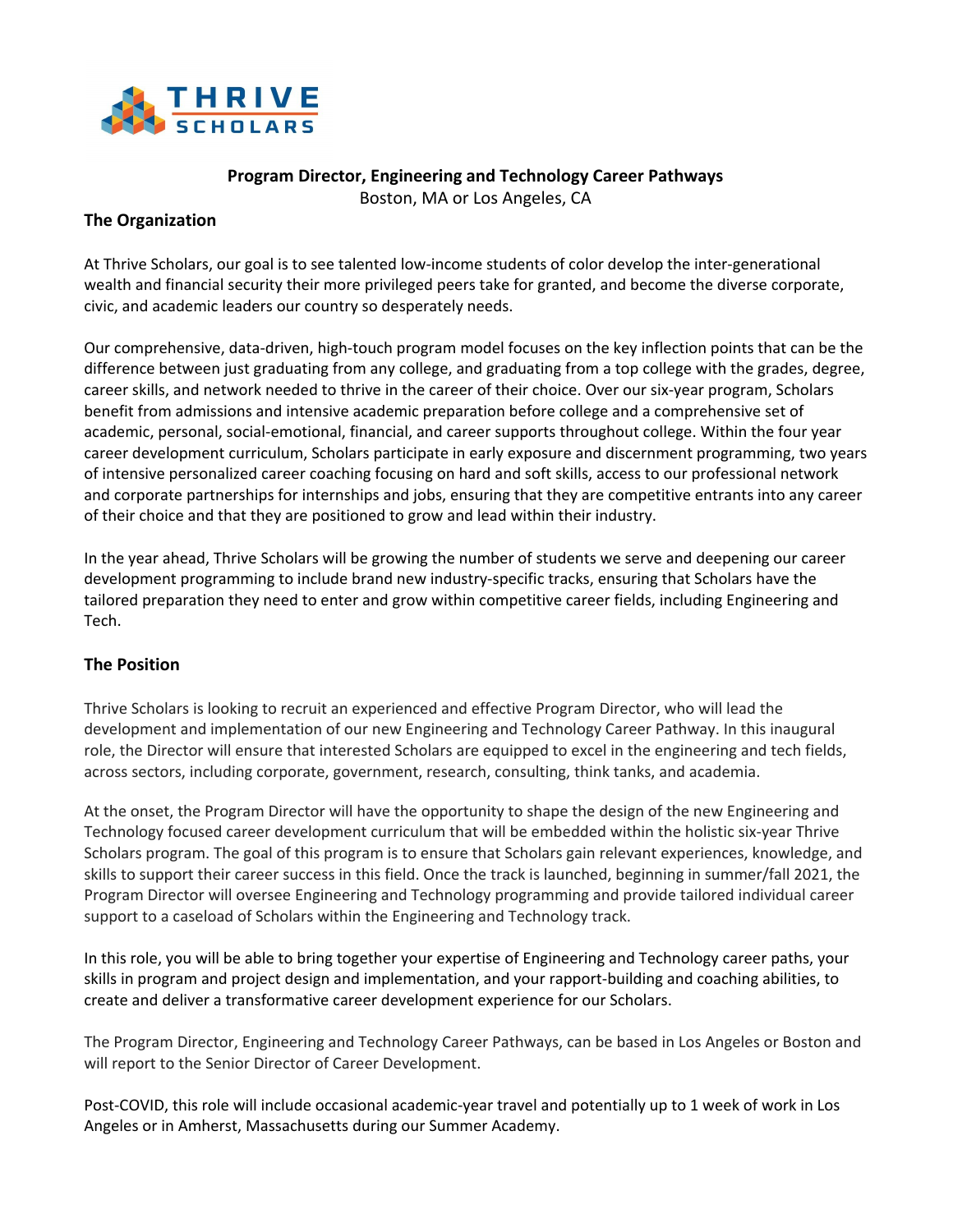# **Key Responsibilities:**

- *Program Design and Leadership:*
	- *○* Design and implement a Engineering and Technology focused curriculum that spans the entire six-year Scholar experience and ensures students have the preparation to enter and grow within the job market successfully. In designing the new Engineering and Technology track, the Program Director will build on our existing generalist career development curriculum and will work with each of our program teams to integrate career development programming within our Summer Academy, College Access, College Success and Mentorship programs.
	- *○* Create resources, design online courses and facilitate virtual and in-person workshops and panels on topics that support students in navigating their post college Engineering and Technology career path.
	- Plan and lead student engagement events including company presentations, industry panels, industry TREKS or company visits.
- *Individual Scholar Coaching and Support:* 
	- Provide individual coaching and support to Engineering and Technology track students, focusing on career exploration; career roadmapping and skills development; applying for internship, job and graduate school and fellowship opportunities; and the bar for success in the Scholar's identified function and industry. Coaching most often will take place through in-depth video, phone and email exchanges.
	- Provide support to volunteer mentors who are also working with students on the Coach's caseload.
	- As the primary relationship manager for students on the caseload, assess and triage holistic needs that Scholars may have, including academic and socioemotional.
	- Work with Thrive Scholar industry partners to maximize internship and full-time recruitment pipeline and on-the-job success. This will include consulting on recruiting strategy, understanding hiring profiles for targeted roles, identifying candidates based on successful profile, interview preparation, and coaching support before and during internship/job
	- Maintain records of all appointments, presentations, and services to students.
- *Department and Organizational Collaboration*
	- Research employment trends, industry insights, and best career coaching practices; curate and share this information with career coaches and program teams.
	- Provide ongoing data analysis and outcomes measurement. Analyze data and prepare statistical reports as needed.
	- $\circ$  In collaboration with others on the Career team, support the implementation of career programming across industries, including events, workshops, webinars, conferences, and the production of lasting resources

## **The Ideal Candidate**

- Bachelor's degree required
- Minimum 7 years of professional experience, including 5+ years in engineering or tech environments